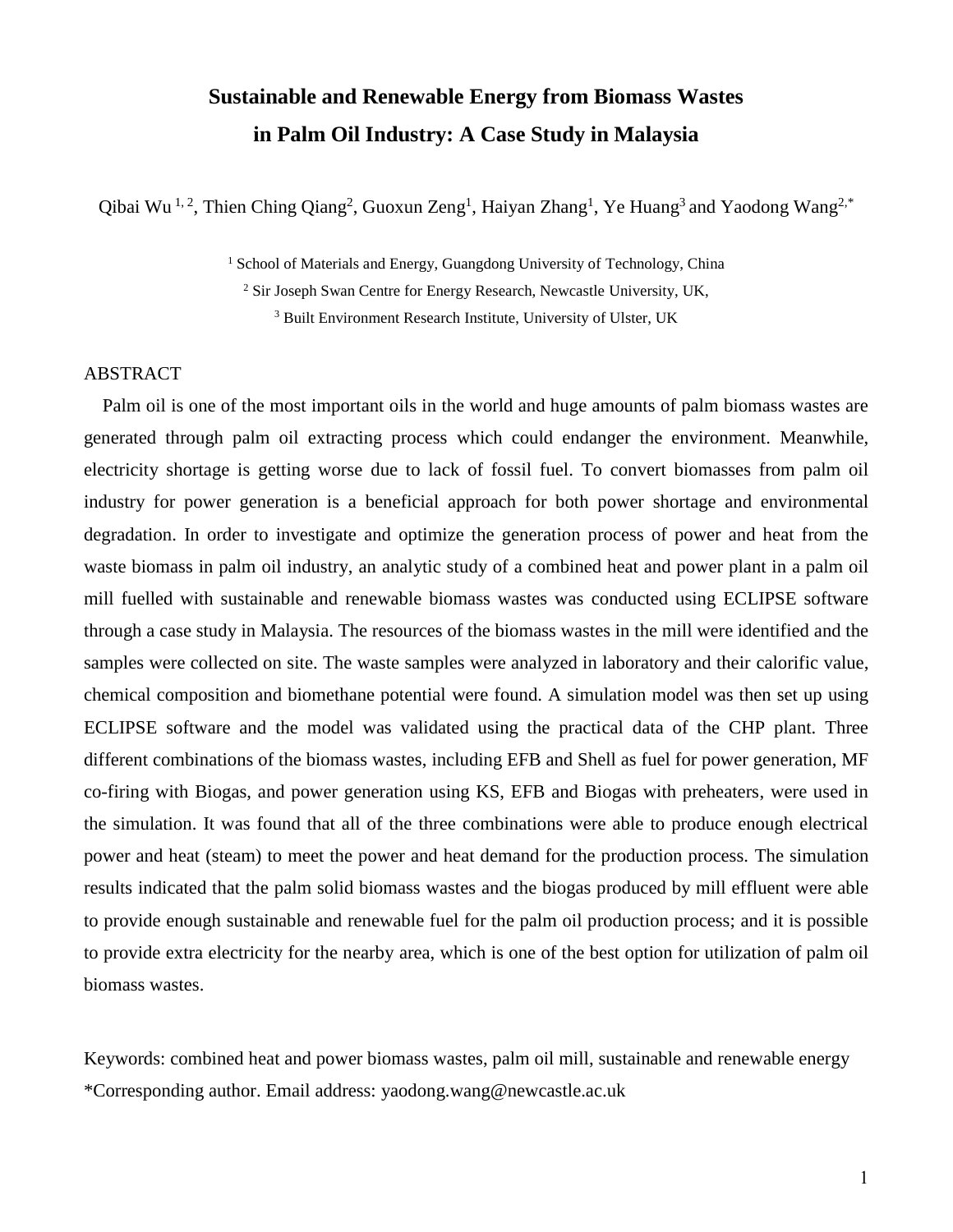## **1 Introduction**

Fossil fuels are the main sources of energy used in industries today. However, the resulting shortage of energy and global warming have emerged as major problems and development of renewable and sustainable energy resource play a crucial role in human's future. Biomass energy is known as one of the most promising candidates for alternative sustainable and environmentally friendly energy resources. On the other hand, palm oil is one of the most important oils in the world's oil used as food, fats and related products, and biodiesel. A vast amount of biomass waste, including empty fruit bunch (EFB), fiber, shell, and palm oil mill effluent (POME) is generated from palm oil extracting process because of fast growing palm oil industry [1-3]. Biomass residue can be used as fuel in the boiler or be converted into organic fertilizer. Palm oil mills operate cogeneration system to produce electricity and steam for palm oil production process using solid biomass wastes as main source of energy input. Since the beginning of this century, more and more attention has been paid to related researches mainly in Malaysia, and in Indonesia, Columbia and Brazil as well [4-9]. Estimation on the potential of electricity generation based on the balance of mass and energy showed that the biomass available in the plants could generate surplus electricity than process demands [8]. The investigation on the combustion characteristics of oil palm biomass (including kernel shell, mesocarp fibre and empty fruit bunches), and coal/biomass blends via thermogravimetric analysis (TGA) indicated that co-firing of oil palm biomass and coal is possible to reduce coal consumption [10]. Many researchers focused on the social and economic feasibility and sustainability of converting oil palm biomass to bio-based commercial products, and the production and consumption of energy in palm oil mills [11-13]. Life cycle assessment was used to evaluate the environmental impacts of two palm oil production systems [14]. An analytical tool was developed which integrates cost, energy savings, greenhouse gas considerations, scenario analysis, and a Geographic Information System (GIS) to provide a comprehensive analysis for effective use of palm oil waste as energy resources [15]. Considering the main properties, quantities, and current practices, Garcia-Nunez et al [16] summarized the potential uses for biomass generated in palm plantations and at the palm oil mills. The need for development of high-value products from biomass waste and evolution of palm oil mills into bio-refineries was emphasized. Chiew et al [17] analyzed seven technologies being developed in Malaysia for utilizing oil palm residue: ethanol production, methane recovery, briquette production, biofuel for combined heat and power (CHP) plants, composting, medium density fiberboard (MDF) production, and pulp and paper production. The methane recovery and composting were found to be more environmentally friendly than other technologies. Meanwhile biogas and hydrogen production from POME and solid waste residues of palm oil mill industry has drawn a lot of interests as well [18- 19]. Oil palm biomass is considered as a potential raw material candidate for hydrogen gas production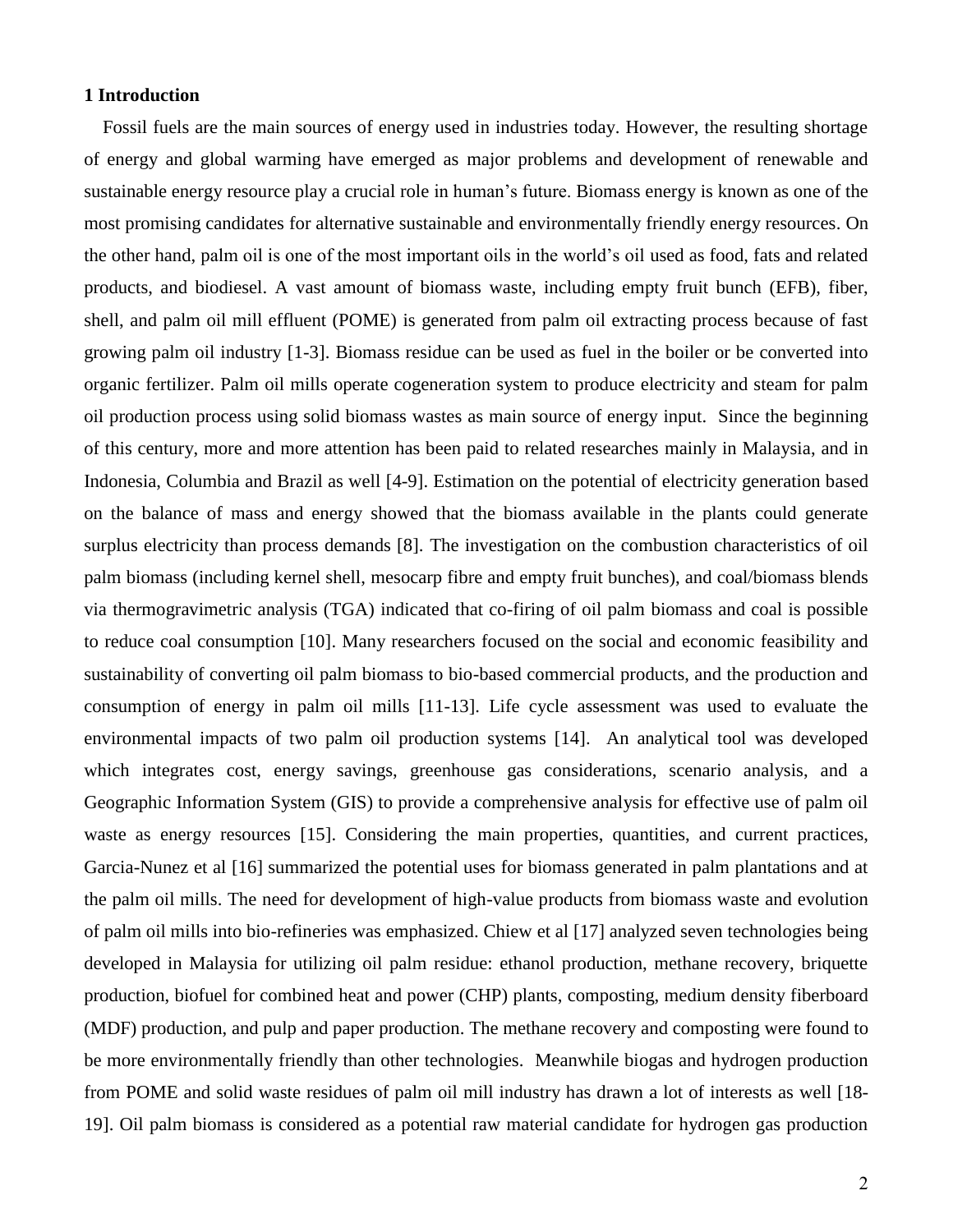[20-21]. Optimal conditions for methane production from solid-state anaerobic digestion of oil palm biomass was investigated as well through adjusting total solids contents, feedstock to inoculum ratios and carbon to nitrogen ratios [22]. A novel technique has developed to enhance hydrogen and methane production from palm oil mill effluent using two-stage thermophilic and mesophilic fermentation [23]. Kanchanasuta et al found that the presence of the sludge seed in palm oil decanter cake appeared to facilitate both hydrolysis and methanogenesis [24]. However, low colorific value of biogas, presents of corrosive gases in biogas combination and high costs of biogas purification are main obstacles for the development of biogas utilization. A lab-scale flameless combustion furnace was adopted and the performance of flameless combustion chamber fueled by biogas showed that flameless combustion is one of the best feasible strategies for biogas utilization [25]. The characteristics of biogas under various combustion regimes in combined heat and power generation system also proved this point [26]. It was found that the rate of power generation increased when adding a small amount of hydrogen into biogas using self-preheated reactor in combustion system [27].

 However, a few reports concern specific analysis and optimization for effective utilization of biomass combined heat and power in a palm oil mill. It is necessary to investigate and optimise the generation process of power and heat from the waste biomass in palm oil industry through a case study. In this work, a simulation and optimization study of palm oil biomass combined heat and power plant were conducted using ECLIPSE software in one of the palm oil mill in Malaysia as Malaysia is one of the largest palm oil producing country.

| List of abbreviation                       |                                                                                                                                                                       |  |  |  |  |
|--------------------------------------------|-----------------------------------------------------------------------------------------------------------------------------------------------------------------------|--|--|--|--|
| FFB                                        | Fresh Fruit Bunches                                                                                                                                                   |  |  |  |  |
| EFB                                        | <b>Empty Fruit Bunch</b>                                                                                                                                              |  |  |  |  |
| <b>CPO</b>                                 | Crude Palm Oil                                                                                                                                                        |  |  |  |  |
| <b>POME</b>                                | Palm Oil Mill Effluent                                                                                                                                                |  |  |  |  |
| MF                                         | Mesocarp Fibre                                                                                                                                                        |  |  |  |  |
| <b>KS</b>                                  | Kernel Shell                                                                                                                                                          |  |  |  |  |
| <b>BMP</b>                                 | <b>Biomethane Potential</b>                                                                                                                                           |  |  |  |  |
| <b>CHP</b><br>COD<br>BOD<br><b>ECLIPSE</b> | <b>Combined Heat and Power</b><br>Chemical Oxygen Demand<br><b>Biological Oxygen Demand</b><br><b>European Coal Liquefaction Process</b><br>Simulation and Evaluation |  |  |  |  |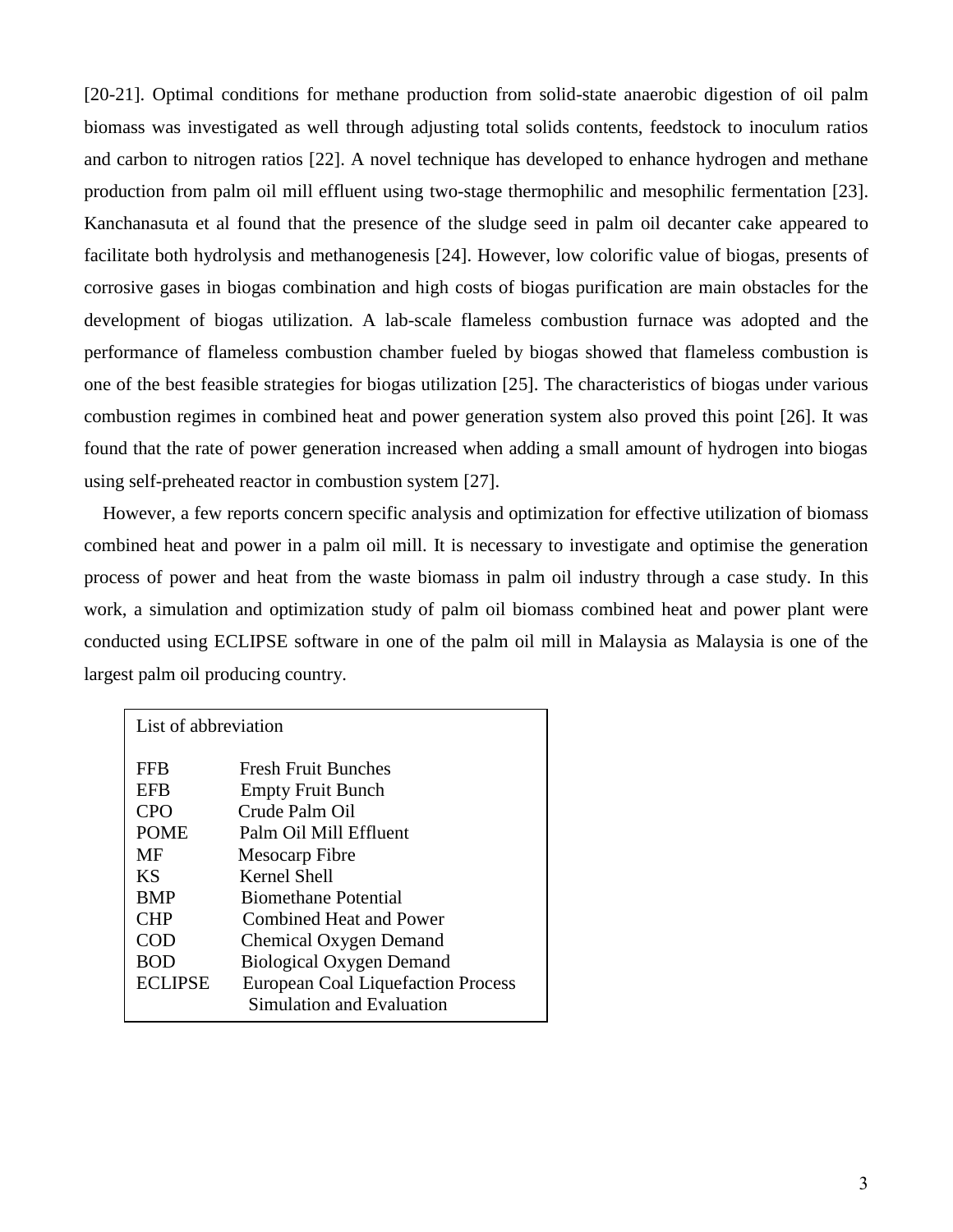# **2 Methodology**

## **2.1 Combine Heat and Power (CHP) System analysis**

A palm oil mill in Sabah, Malaysia was selected as a case study. The objective of the palm oil mill is to extract Crude Palm Oil (CPO) from the Fresh Fruit Bunches (FFB). FFB were harvested and collected from oil palm plantation and transported to palm oil mill collection point. The chosen palm oil mill had a capacity of processing 60 tonnes of FFB per hour or 16.67 Kg/s of FFB, it could be varying depends on the season of oil palm. The average operating hours per year was nearly 4400 hours. Normally the processes of the palm oil mill include sterilization, stripping, digestion and pressing, clarification, purification, drying and storage. About 3.67kg/s of CPO was produced under above-mentioned process. The palm oil mill adopted 'wet processing method' where large amount of water and steam is used in several stages. Fig.1 shows the process flow diagram of the existing palm oil mill CHP modelled in ECLIPSE. Fiber and dry shell from production process were used as fuel for biomass water-tube boiler to produce heat and power through steam. Clean water was pumped into the water tubes in the boiler at the flow rate of 9 to 9.5Kg/s. Heat from combustion chamber heated the water tubes to produce saturated steam at temperature of about 222℃at 23 Bar. Saturated steam was used to power a back pressure steam turbine generator with installed capacity of 1.6MW. Actually under normal mill operation of processing 60 tons per hour of FFB, about 1.3MW of electricity was produced and required. The steam turbine generator expanded and discharged the steam at about 143℃ at 3.5 bar, which then was channeled to a steam manifold for utilization in various production process.



Fig. 1. Process flow diagram of combined heat and power system with biomass boiler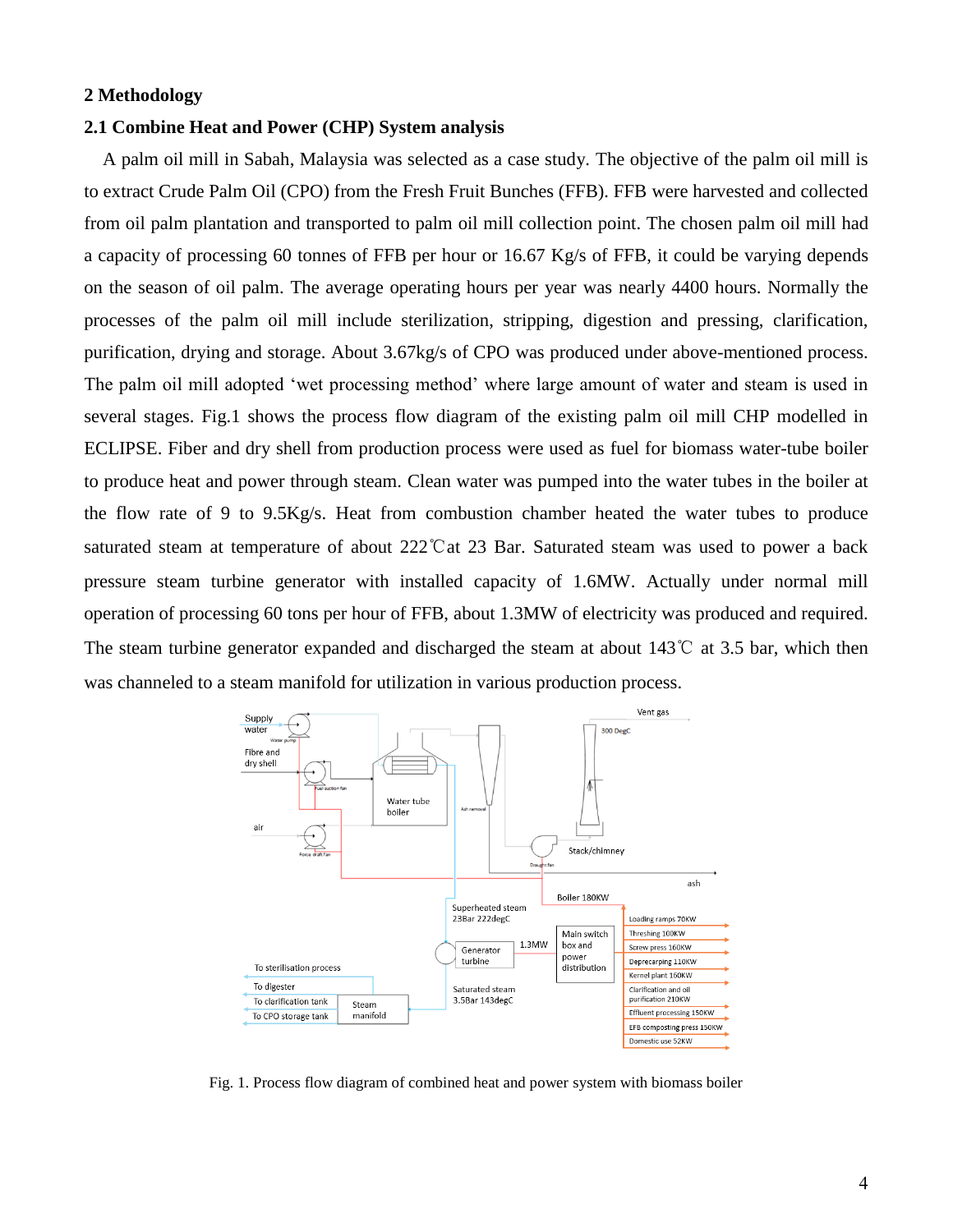#### **2.2 Biomass waste analysis**

 In the chosen mill, 22 to 24% of Empty Fruit Bunches (EFB) could be obtained from FFB, so the output of biomass waste was about 3.9 kg/s of EFB, along with about 3.1kg/s of Mesocarp Fibre (MF) and1.22 kg/s of Kernel Shell (KS). MF and 50% KS were mixed with air and fed into biomass boiler as fuel. Another 50% KS was collected and stored to sell as KS has high selling value in market. EFB was composted into organic fertilizer to use in oil palm plantation field nearby currently. Biomass samples, such as EFB, MF, KS and Palm Oil Mill Effluent (POME) were collected on-site. Calorific value and elemental content of carbon, oxygen, hydrogen and nitrogen of solid biomass residue were analyzed by Bomb calorific value analysis (CAL2K ECO Bomb Calorimeter) and Elemental Analyzer (Carlo Erba 1108 Elemental Analyser) respectively.

 Generally, for every tonnes of FFB processed, 0.7 tonnes of POME was generated in the selected mill. Ponding system consisting several ponds was used to reduce the high value of Biological Oxygen Demand (BOD) and Chemical Oxygen Demand (COD) of POME before discharge. However, no methane capture was conducted through ponding system at present due to the large pond size and high capital cost to install methane-capturing roof. As about 11.67kg/s of POME was generated in the mill, it is necessary to characterize the biomethane potential (BMP) of POME through anaerobic digestion to determine its methane production via methanogen. The main testing procedures was performed based on ISO 11734, ASTME 2170-2001 (2008) using Anaerobic Digestion facility.

## **2.3 Assumptions and Simulations**

ECLIPSE software was used as a tool to simulate Combine Heat and Power (CHP) system and biomass power plant of the selected palm oil mill. ECLIPSE is stands for European Coal Liquefaction Process Simulation and Evaluation, which was developed within the Energy Research Centre (UU) in 1992 and copyrighted by University of Ulster. It uses generic chemical engineering equations and formulae, containing all of the program modules necessary to complete step-by-step technical, environmental and economic evaluations of chemical and allied process, as shown in Fig. 2 [28]. According to the modelling of the CHP system and the definition of the parameters, simulation on the working process was proceeded within ECLIPSE. Results of elemental analysis, calorific value analysis and biomethane potential analysis were gathered and input into 'Compound Data'.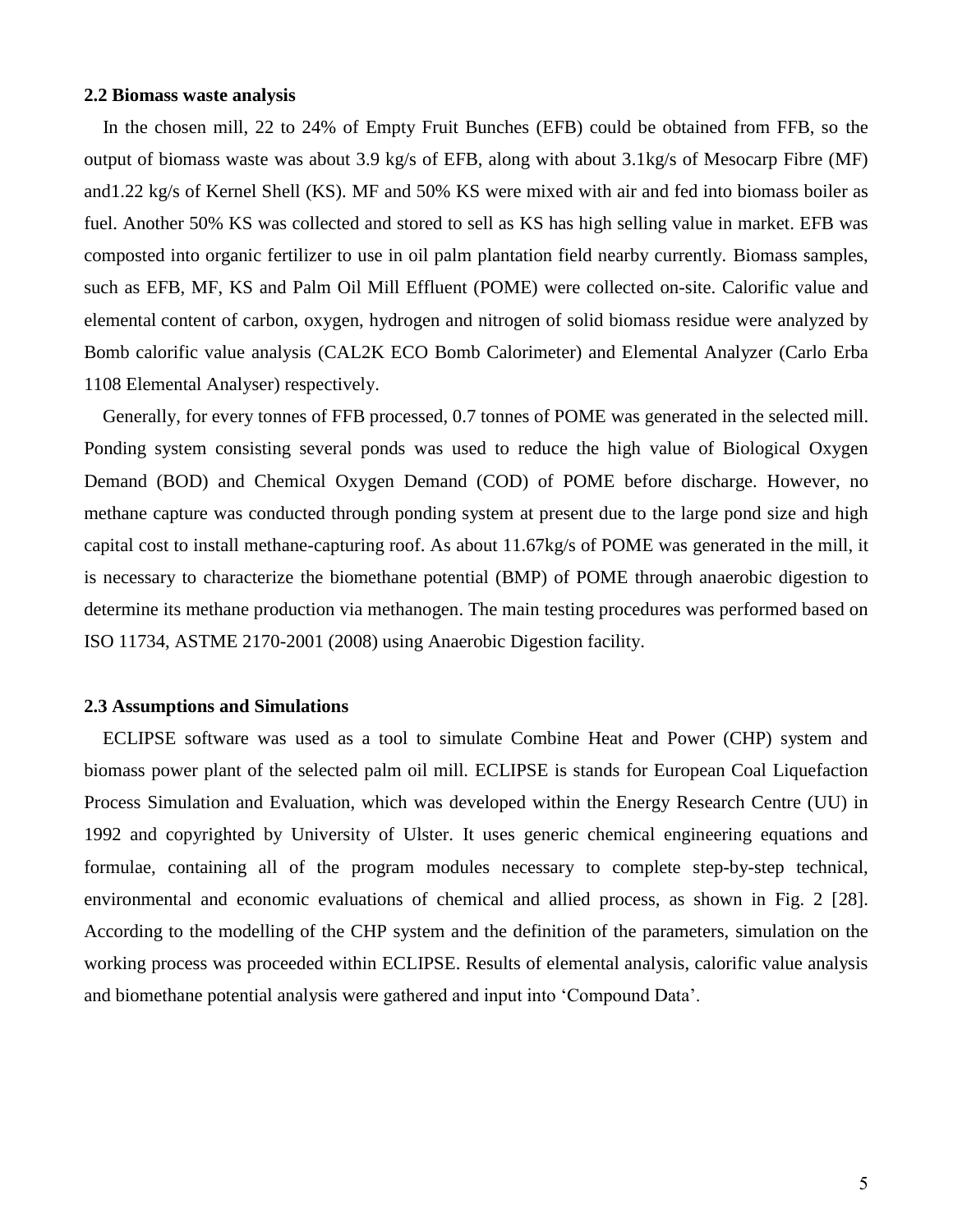

Fig. 2. Schematic diagram of ECLIPSE process modelling and simulation [28]

The biomass boiler, water tubes within the boiler and steam turbine generator were represented by 'Chemical reaction' module, 'Heat Exchanger' module, and 'Gas/Liquid Expansion' module respectively. Mesocarp fibre and kernel shell were mixed together with air before enter the boiler, i.e. the combustion chamber of the biomass boiler. Pumped water with 23 to 25 bar pressure was heated by the hot air produced by the 'boiler' and created steam. 'Expander' was high-pressure steam expanded through the turbine, and eventually generated electricity. Air mass flow rate for each fan on boiler was calculated by multiplied volumetric flow rate to respective air density. The fan outlet pressure can be calculated based on the static pressure provided. The air temperature for Induced draft (ID) fan was 320 ℃ while other fans were operated in atmospheric temperature, which was 30℃. The relative humidity of 70% was considered at 30℃ as well. The boiler combustion reaction was modelled into ECLIPSE by edit the 'Yield Equation'. It was assumed that all dry biomasses were burned completely in adiabatic boiler and produces heat according to the calorific value analysis results. 1 percent of the total dry biomass weight was converted into char. The combustion reaction products were assumed to be carbon oxide, water, nitrogen oxide, and so on.

Two heat exchangers were set to present the water tube in ECLIPSE. The first heat exchanger was to heat the water to boiling point of 100℃ and second heat exchanger was used to produce saturated steam of 23 Bar and 221.8℃. It was presumed that each heat exchanger has pressure drops of 1 Bar. After the boiler and heat exchangers, the ash and char is removed by Ash Box. For back pressure steam turbine, an efficiency of 50% was assumed to convert energy from steam to rotational force with the steam pressure fixing at 3.5 Bar. The total efficiency of generator to switchbox was 84.6%. After mass and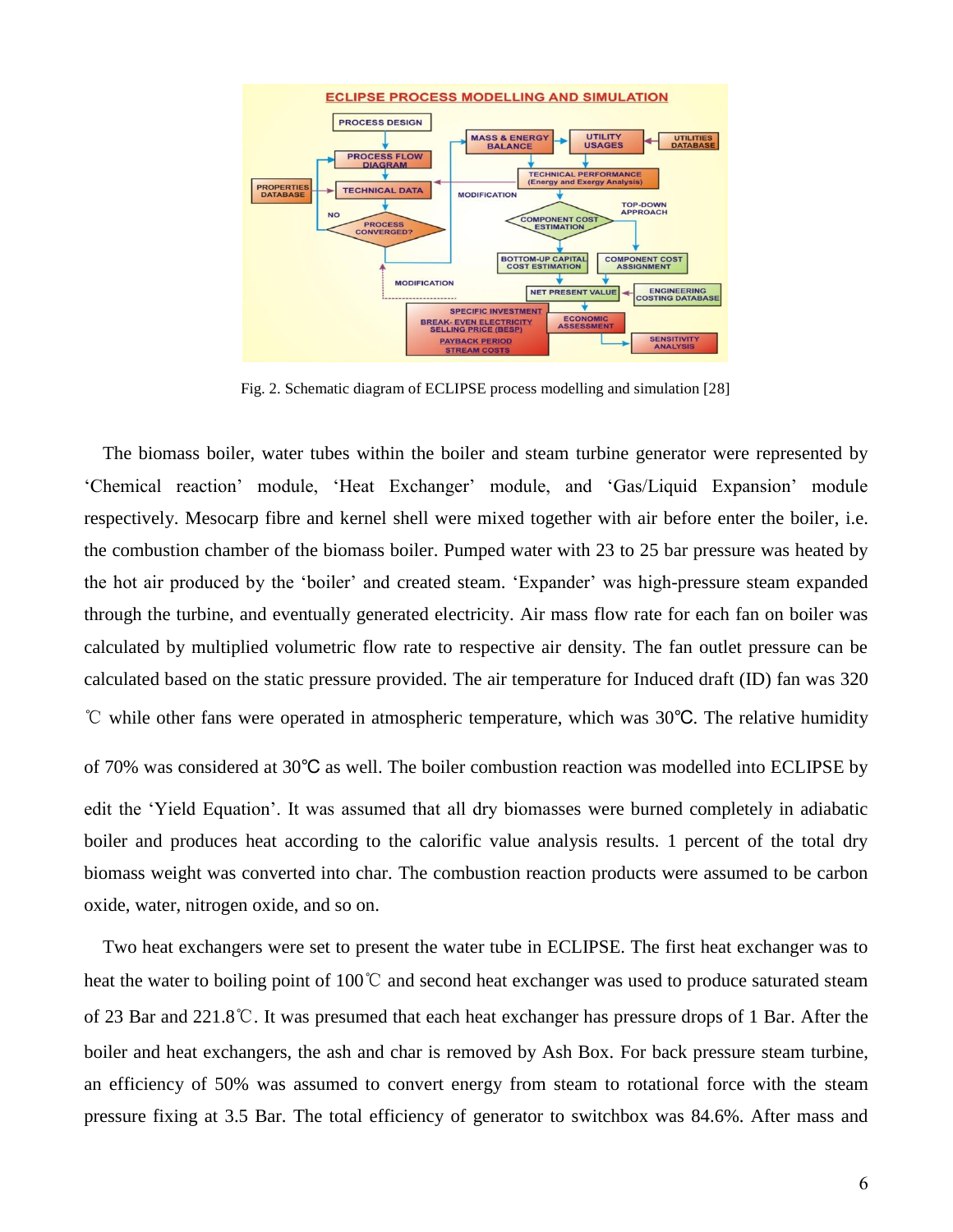energy balance of the simulation was completed, the results was used in 'Utility Usage' analysis of ECLIPSE. The 'Utility Usage' analysed the overall utility used by the CHP and calculated amount of power generated from the steam turbine.

The simulation and optimization for effective utilization of biomass combined heat and power have been conducted in modifications of three different combinations of the biomass wastes: EFB and Shell as fuel for power generation, MF co-firing with Biogas, and power generation using KS, EFB and Biogas with preheaters.

#### **3 Results and discussion**

#### **3.1 Simulation of CHP with EFB and KS as fuel for power generation**

The testing results of calorific value analysis and elemental analysis of biomass wastes collected from the selected palm oil mill are shown in Table 1. It is found that the test data basically consistent with the literature [4-5, 10-11], the slightly difference in data may be because of specific regional environment.

Table 1 Results of calorific value analysis and elemental analysis of biomass wastes in the selected palm oil mill

| <b>Biomass</b> | calorific value | Element content (%) |      |      |       |
|----------------|-----------------|---------------------|------|------|-------|
| waste          | (MJ/Kg)         | C                   | H    | N    |       |
| <b>EFB</b>     | 18.54           | 44.09               | 6.18 | 1.62 | 48.11 |
| MF             | 18.12           | 45.19               | 6.62 | 1.44 | 46.75 |
| KS             | 18.98           | 47.64               | 6.57 | 1.08 | 44.71 |

The balance of Mass and Energy of CHP in selected palm oil mill was proceeded first using above results and other data under ECLIPSE. The mass and energy balance of CHP of existing palm oil mill is shown in Fig. 3. Total 3.115Kg/s of MF and 0.624 Kg/s of KS was used as biomass boiler fuel to generate electricity and steam for palm oil production process. The results obtained from ECLIPSE reveal that the simulation are successful and output data mainly match with the data provided from the palm oil mill. Then the simulation of CHP with EFB (replacing of MF) and KS as fuel for power generation has been studied using the same type of biomass boiler. The air flowrate for fans are not changed as the weight of EFB added into boiler is almost similar to Fibre. A new water pump and a steam condensing turbine have been introduced to match condition of required steam at 45Bar and 450 ℃. A total of 4.0876kg/s of EFB with 0.7488kg/s of KS are used as boiler fuel. Although the KS used in this case study is a bit more than the amount used actually (0.624 Kg/s of KS), it proves that the EFB can be used as a new biomass fuel, which is not used before for the CHP system. The overall air flow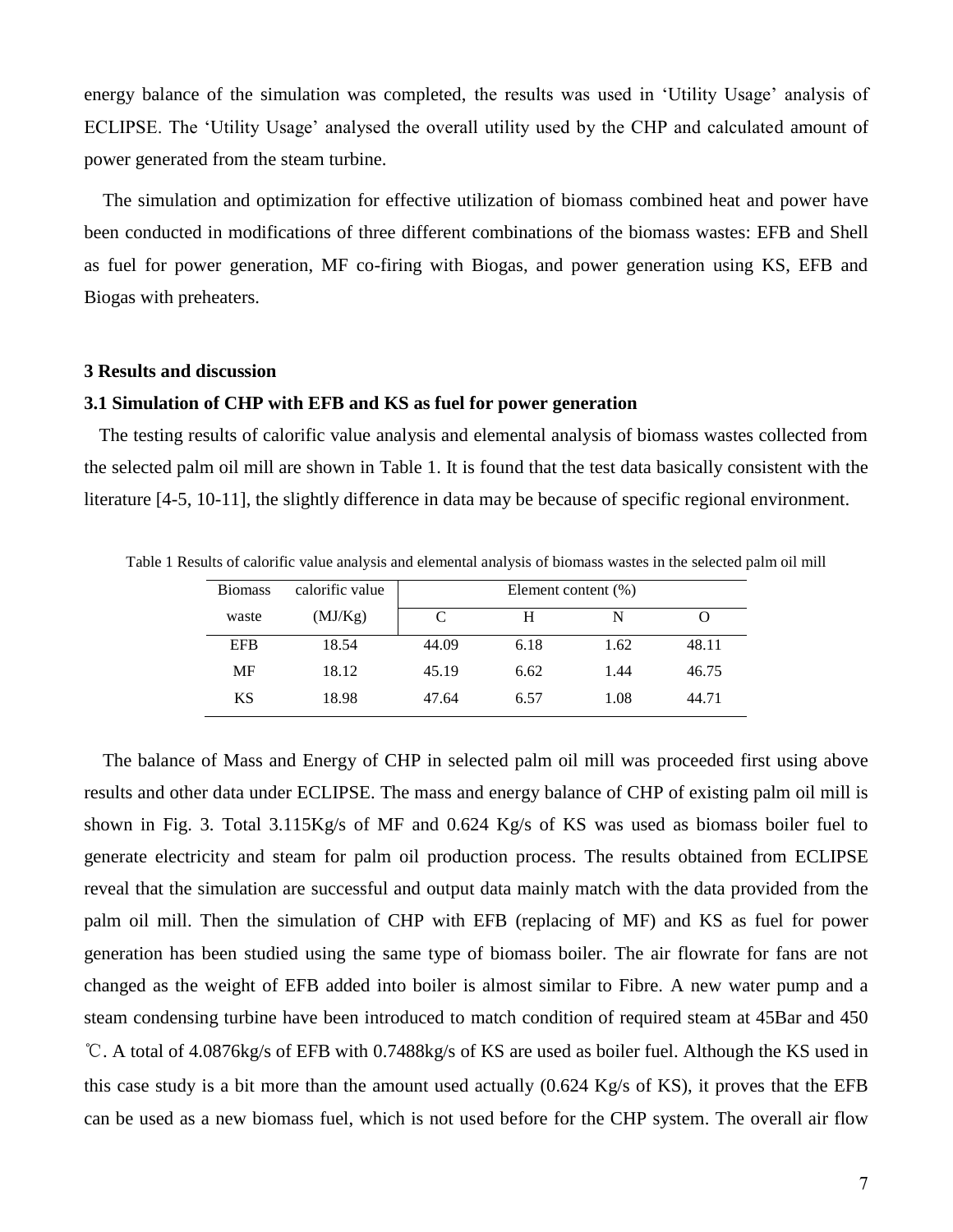rate is increase from 31.92kg/s to 37.5kg/s as the combustion of EFB and more KS required more oxygen. An increment of 5.6kg/s of air in order to meet the same excess air ratio of 2.35. The amount of water circulating in the water tubes is tested to be 11.5kg/s.



Fig. 3. Mass and Energy balance of CHP of chosen palm oil mill

The results from ECLIPSE shows that, when using EFB and KS (Kernel Shell) as fuel to the CHP system for power and heat (steam) generation, the CHP can produce not only enough electricity and steam for the production process, but also some extra electricity which can be sold to the national power grid. The results from ECLIPSE shows that the net electrical power generated from this simulation is 2.2MW, and 16.1GWh annually, for 4400 hours of operating hours per year, which is far more than the actual need for electricity of the mill (1.3MW). So, additionally, it could replace the old and unreliable diesel plants, reduce the dependency on fossil fuel, and could potentially relieve power shortage issue in the area.

#### **3.2 Simulation of CHP with MF co-firing with biogas as fuel**

Similar power plant in additional of co-firing with biogas is also demonstrated. This simulation used biogas produced from POME through anaerobic digestion to replace KS, as the prepared biogas mainly contains methane, which has high energy content after combustion. The KS saved, which is of high selling price in market, can be sold to get extra revenues for the Mill. The utilization of POME to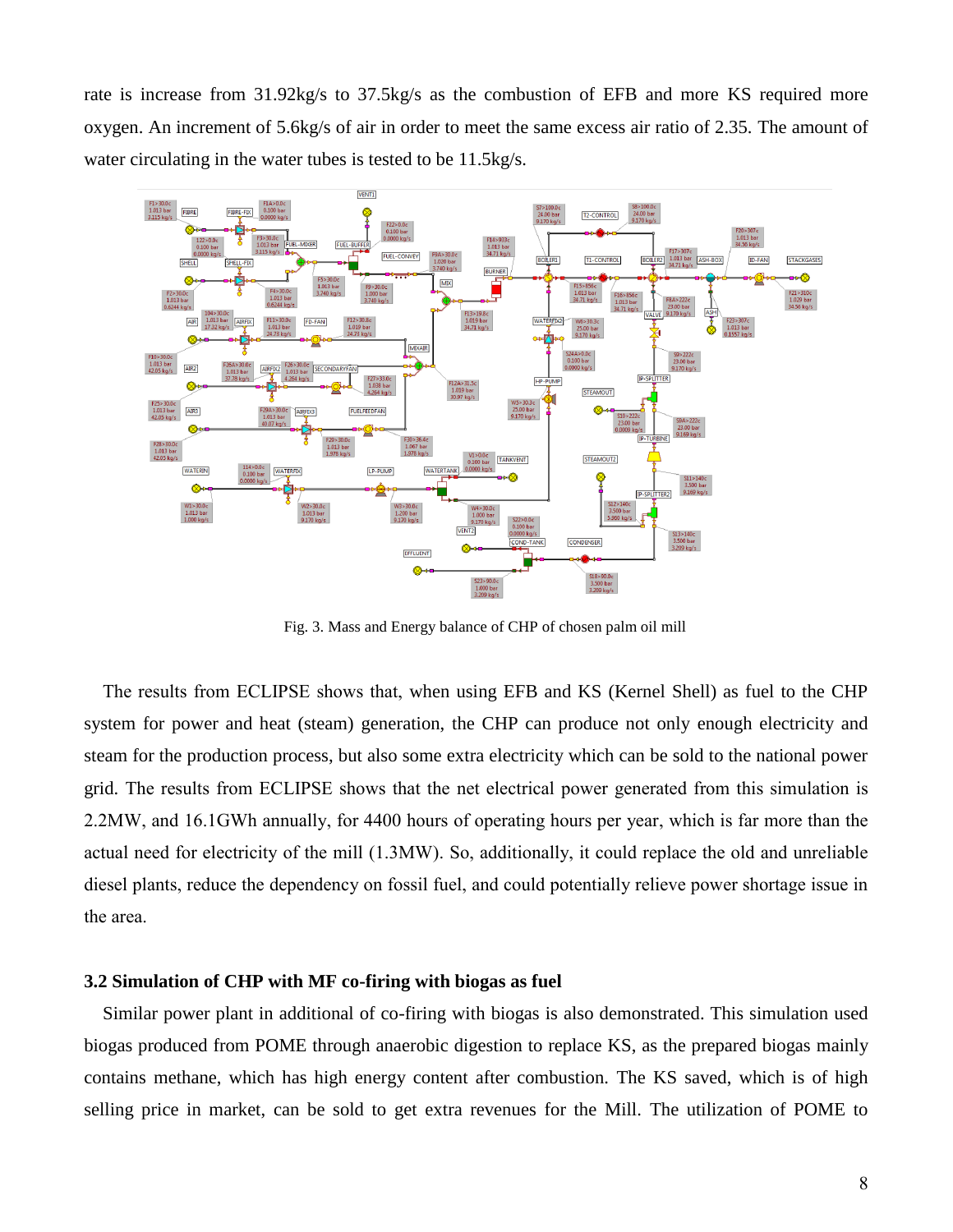produce biogas from anaerobic digestion will also benefit the environment. This is because the POME in the open pools can produce large amount of methane and release it to the atmosphere. Methane is recognized as a second largest greenhouse emission after carbon dioxide.

It is assumed that the anaerobic digester has hydraulic retention time of 30 days, the amount of methane produced from the assay must deducted from the blank value. Based on the experimental results as shown in Fig. 4, 500ml of methane is produced from the sample assay vessel and 280ml of methane is produced from the blanks. Therefore, a total of 220ml of methane is produced from 1 gram of volatile solid of POME. According to calculation, 6.19m<sup>3</sup> of methane is produced from one tonnes of POME. The total amount of POME produced from the mill is 0.7tonnes of POME from per ton of FFB. Therefore, with 800 and 184800 tonnes of FFB processed daily and annually, the weight of methane produced daily and annually is 2262.87 kg and 746745.75kg respectively. It is equivalent to 4.04 kg of methane per tonnes of POME, which is lower than most studies [29]. Carbon dioxide is produced along with methane during anaerobic digestion. The content in weight concentration of total biogas is assumed as 62.5% of CH<sub>4</sub>, 37.2% of CO<sub>2</sub>, and 0.3% of H<sub>2</sub>S.



Fig. 4. Biomethane Potential of POME over 41 days

The MS and Biogas is added to the boiler at the flow rate of 3.115 kg/s and 0.07543kg/s respectively. Since amount of fuel is reduced, the amount of oxygen required is also reduced. Excess air would reduce the thermal efficiency of the heat exchanger or the water tubes due to lower thermal gradient and energy is wasted in fans compressor. The overall air flow rate is reduced from 31.92kg/s to 25.54kg/s whilst keeping the same excess air ratio of 2.36 as compare to simulation based on existing mill.

Simulation results show 1300.21 kW of power is produced from the steam turbine. In view of generator and power regulation efficiencies, the power at busbar is 1099.98kW, lower than 1.3MW, and it is insufficient to provide energy for the mill. Further improvement is made by introducing pre-heating the inlet water using vent gas after ash-box. Water is preheated to 100℃ at water pressure of 25bar. The steam produced after boiler has a temperature of 221.8℃ at 23Bar. According to the calculation in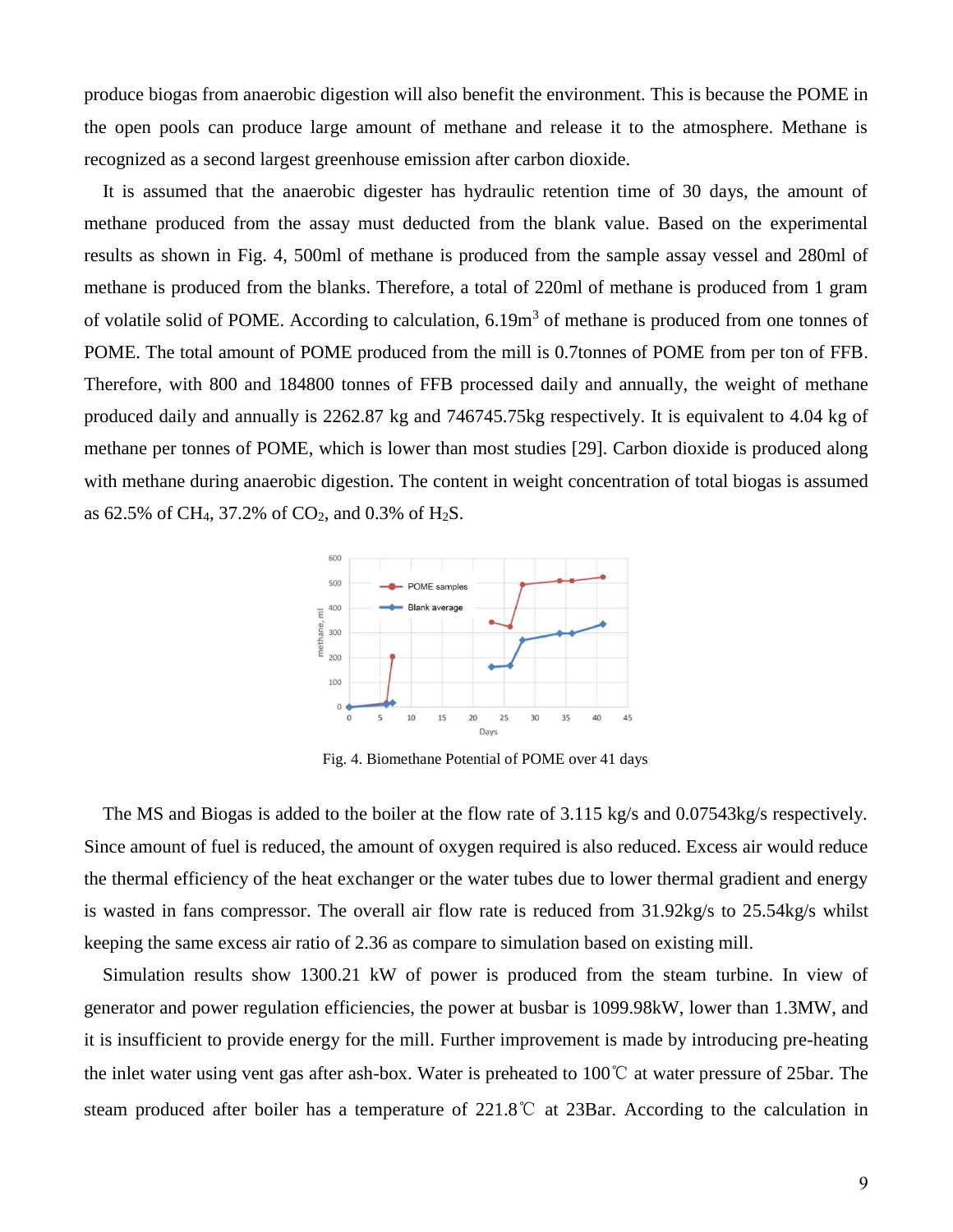Utility of ECLIPSE, power output was 1308.36kW and could meet the electricity demand. The improved simulation of MF co-firing with biogas with installation of water preheater shows replacing KS by Biogas is feasible as long as preheater is installed. 9890.5 tonnes of KS with high market value would be saved per year once biogas replacement is made.

# **3.3 Simulation of power generation using KS, EFB and Biogas with preheaters**

This simulation used KS, EFB and Biogas as fuel. The total weight of KS, EFB and Biogas available from palm oil processing plant are 0.74 Kg/s, 4.0876 kg/s and 0.04714kg/s respectively. Air is preheated using flue gas after ash box. Biogas is co-firing with the biomass and is inserted into boiler via forced draft fan. In order to keep the same excess air ratio to 2.35, the air flow rate is altered to 21.74kg/s. the air inlet is designed to preheat to 140℃ from the tail gas after boiler. The total operating hours for this simulation is 7920 hours per year because the power plant is required to have availability of at least 90%.

The flow rate is fixed at 6.9 kg/s in order to produce steam of 450°C at 45Bar. The results show that the net power produced from this power plant is 2.4MW and 17.4 GWh of electricity annually is produced over a year. It could potentially cover the electricity for oil extraction process and the remainder, which is higher than the first case of 'EFB and KS' as fuel (2.2MW, and 16.1 GWh annually), could provide to the grid. It is calculated that, if all 117 palm oil mill in Sabah install the same type of biomass power plant, nearly 2000 GWh of electricity generated annually. This amount of electricity is 34% of the total electricity produced in the area in 2012. This will greatly reduce the carbon emissions from the electrical power generation sector in Malaysia and help the country to realize its commitment to cut carbon emissions to mitigate the global warming trend and climate change. It will also benefit the palm oil mills when/if mills are eligible for selling electricity to the grid. The payback time will be less if they are also given a feed-in-tariff for the electricity generated from renewable biomass wastes during the production process of palm oil.

## **Conclusion**

A feasibility study of optimization and modification of palm oil biomass combined heat and power plant were conducted in a palm oil mill in Sabah, Malaysia. Biomass wastes were collected on site and analyzed in laboratory to determine their calorific value, chemical composition and biomethane potential. Simulation of the Combined Heat and Power plant were modelled using ECLIPSE software. The results show that the power plant generates 2.2 MW power when fueled with EFB and KS. 16.1 GWh of electricity can be potentially produced per year. Another simulation of feasibility studies on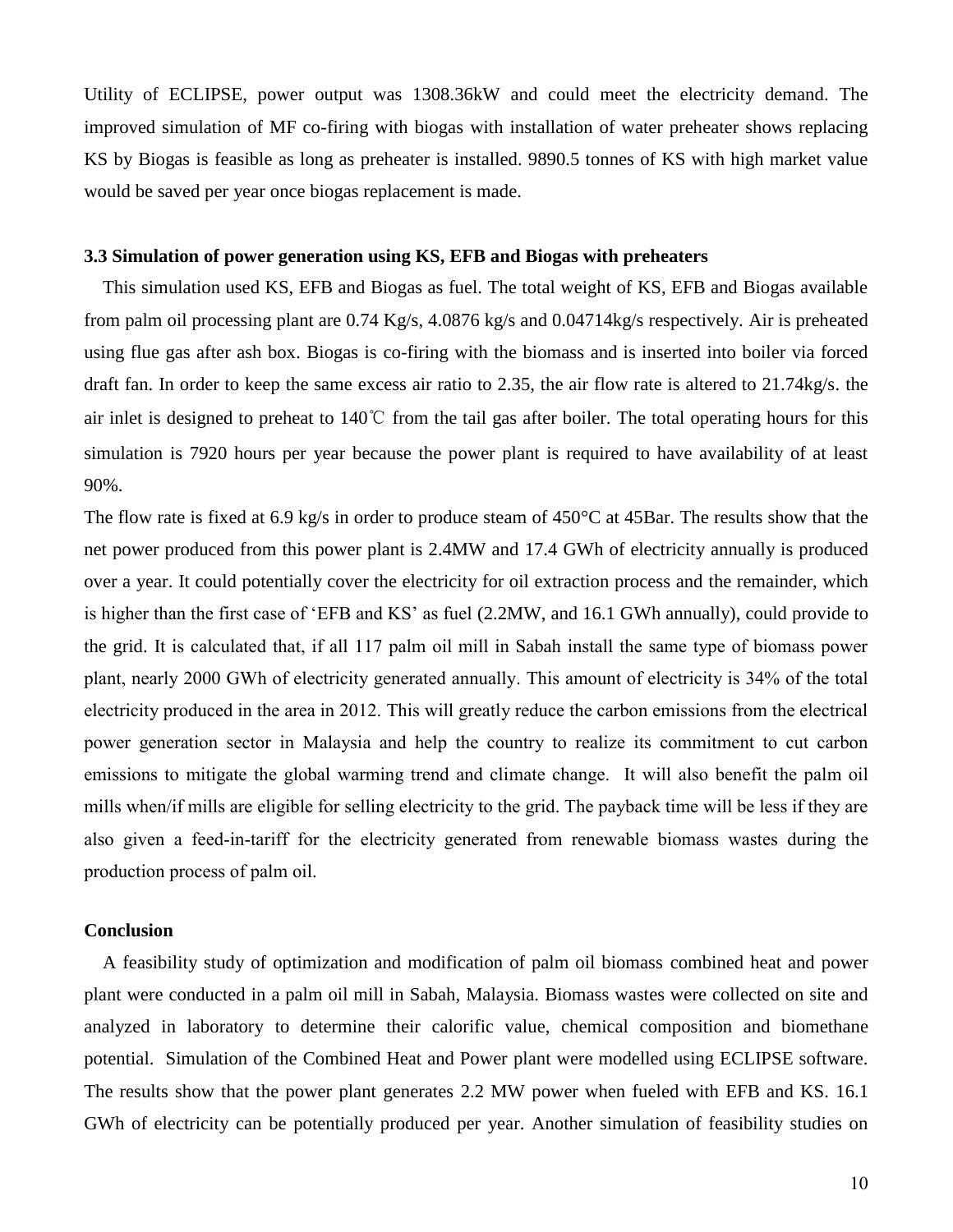replacing KS by Biogas as fuel for existing CHP system. The results from the simulation reveal that Biogas is potentially capable to replace KS as fuel with preheating flue gas, which generated 1.3 MW power. The third simulation using EFB, KS and biogas show that the net power produced from this power plant is 2.4MW, and 17.4GWh annually. The simulations of power generation from palm oil biomass indicate it has great potential to provide electricity to the grid. This will help the country to reduce the carbon emissions greatly from the electrical power generation sector and realize its commitment to cut carbon emissions.

#### ACKNOWLEDGMENTS

Thanks for the support from Melangking Palm Oil Mill and Plantation Company of Malaysia and Mr Ang Eng Kheng. Thanks for the mill engineer from Melangking Palm Oil Mill, Mr N. Gopinathan and the assistant mill engineer, Mr Jerome Joseph.

This work was also supported by the Science and Technology Planning Project of Guangdong Province (Grant No. 2015A050502047,2016A020221031), and Guangzhou City (Grant No. 2016201604030040, 201607010089) of China.

## REFERENCES

- [1] H. Stichnothe, F. Schuchardt, S. Rahutomo, European renewable energy directive: Critical analysis of important default values and methods for calculating greenhouse gas (GHG) emissions of palm oil biodiesel, Int J Life Cycle Assess 19 (2014) 1294-1304.
- [2] M. F. Awalludin, O. Sulaiman, R. Hashim,W. N. Aidawati, W. Nadhari, An overview of the oil palm industry in Malaysia and its waste utilization through thermochemical conversion, specifically via liquefaction, Renewable and Sustainable Energy Reviews 50(2015)1469-1484.
- [3] N. Permpool, S. Bonnet, S. H. Gheewala, Greenhouse gas emissions from land use change due to oil palm expansion in Thailand for biodiesel production, Journal of Cleaner Production 134 (2016) 532-538.
- [4] T. M. I Mahlia, M. Z. Abdulmuin, T.M.I. Alamsyah, D. Mukhlishien, An alternative energy source from palm wastes industry for Malaysia and Indonesia, Energy Conversion and Management 42(2001) 2109-2118.
- [5] Z. Husain, Z.A. Zainal, M.Z. Abdullah, Analysis of biomass-residue-based cogeneration system in palm oil mills, Biomass and Bioenergy 24 (2003) 117- 124.
- [6] S. Yusoff, Renewable energy from palm oil innovation on effective utilization of waste, Journal of Cleaner Production 14 (2006) 87-93.
- [7] M. A. Teixeira, Heat and power demands in babassu palm oil extraction industry in Brazil, Energy Conversion and Management 46 (2005) 2068-2074.
- [8] F.R.P. Arrieta, F.N. Teixeiraa, E.Yanez, E. Lora, E. Castillo, Cogeneration potential in the Columbian palm oil industry: Three case studies, Biomass and Bioenergy 31 (2007) 503-511.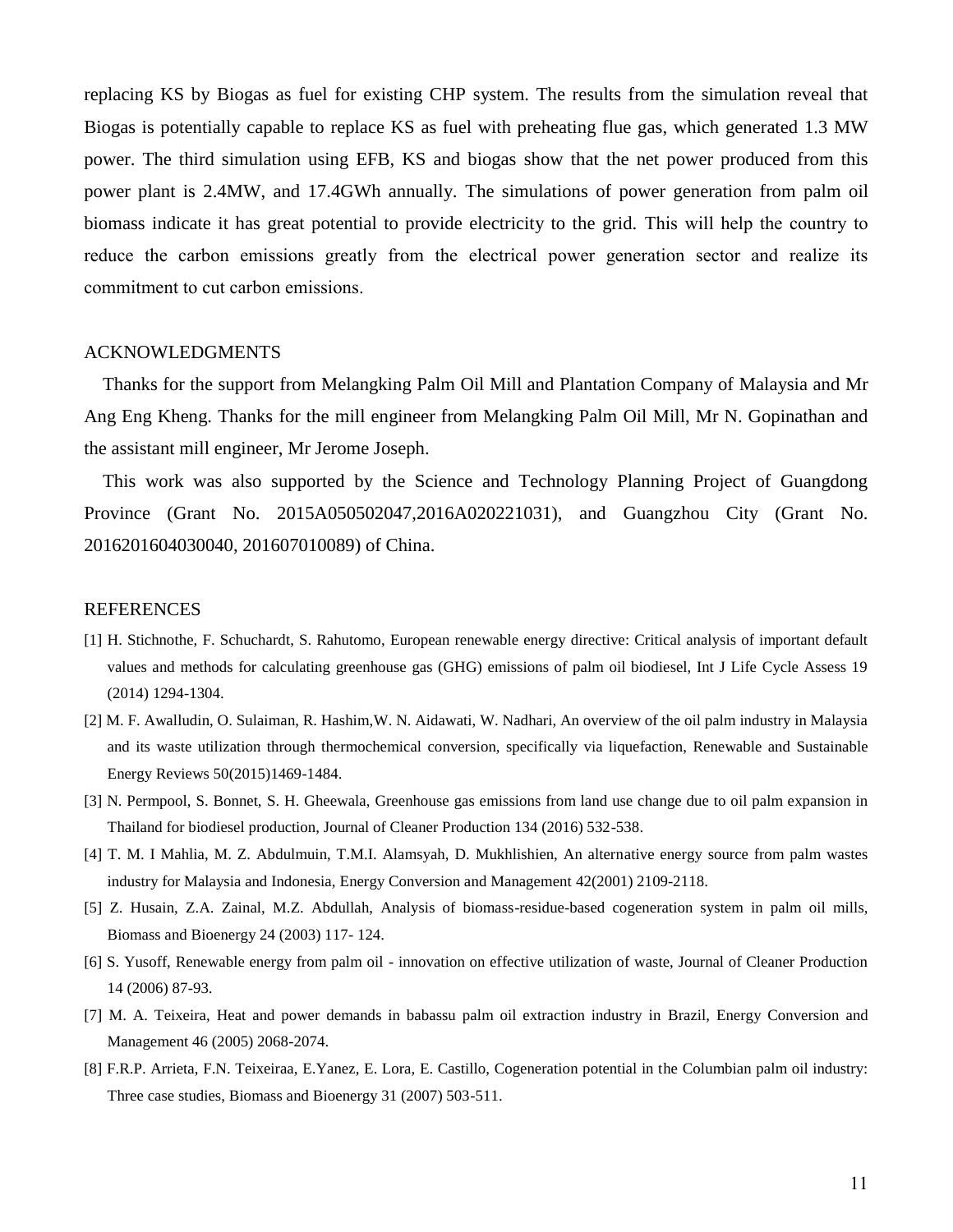- [9] A. Bazargan, S. L. Rough, G. McKay, Compaction of palm kernel shell biochars for application as solid fuel, Biomass and Bioenergy 70 (2014) 489-497.
- [10] S. S. Idris, N. A. Rahman, K. Ismail, Combustion characteristics of Malaysian oil palm biomass, sub-bituminous coal and their respective blends via thermogravimetric analysis (TGA), Bioresource Technology 123 (2012) 581-591.
- [11] S.H. Shuit, K.T. Tan, K.T. Lee, A.H. Kamaruddin, Oil palm biomass as a sustainable energy source: A Malaysian case study, Energy 34 (2009) 1225-1235.
- [12] S. E. Hosseini, M. A. Wahid, Utilization of palm solid residue as a source of renewable and sustainable energy in Malaysia, Renewable and Sustainable Energy Reviews 40(2014) 621-632.
- [13] F. Sulaiman, N. Abdullah, H. Gerhauser, A. Shariff, An outlook of Malaysian energy, oil palm industry and its utilization of wastes as useful resources, Biomass and Bioenergy 35 (2011) 3775-3786.
- [14] H. Stichnothe, F. Schuchardt, Life cycle assessment of two palm oil production systems, Biomass and Bioenergy 35 (2011) 3976-3984.
- [15] Y. L. Chiew, T. Iwata, S. Shimada, System analysis for effective use of palm oil waste as energy resources, Biomass and Bioenergy 35 (2011) 2925-2935.
- [16] J. A. G.-Nunez, N. E. R.-Contreras, D. T. Rodriguez, E. S.-Lora, C. S. Frear, C. Stockle, M. G.-Perez, Evolution of palm oil mills into bio-refineries: Literature review on current and potential uses of residual biomass and effluents, Resources, Conservation and Recycling 110 (2016) 99-114.
- [17] Y. L. Chiew, S. Shimada, Current state and environmental impact assessment for utilizing oil palm empty fruit bunches for fuel, fiber and fertilizer - A case study of Malaysia, Biomass and Bioenergy 51(2013) 109-124.
- [18] N. A. Samiran, M. N. M. Jaafar, J.-H. Ng, S. S. Lam, C. T. Chong, Progress in biomass gasification technique With focus on Malaysian palm biomass for syngas production, Renewable and Sustainable Energy Reviews 62(2016)1047- 1062.
- [19] S. E. Hosseini, M. A. Wahid, A. Ganjehkaviri, An overview of renewable hydrogen production from thermochemical process of oil palm solid waste in Malaysia, Energy Conversion and Management 94 (2015) 415-429.
- [20] M. A. Hossain, J. Jewaratnam, P. Ganesan, Prospect of hydrogen production from oil palm biomass by thermochemical process - A review, International Journal of Hydrogen Energy 41 (2016) 16637-16655.
- [21] N. Norfadilah, A. Raheem, R. Harun, F.R. Ahmadun, Bio-hydrogen production from palm oil mill effluent (POME): A preliminary study, International Journal of Hydrogen Energy 41 (2016) 11960-11964.
- [22] W. Suksong, P. Kongjan, P. Prasertsan, T. Imai, S. O-Thong, Optimization and microbial community analysis for production of biogas from solid waste residues of palm oil mill industry by solid-state anaerobic digestion, Bioresource Technology 214 (2016) 166-174.
- [23] S. Krishnan, L. Singh, M. Sakinah, S. Thakur, Z. A. Wahid, M. Alkasrawi, Process enhancement of hydrogen and methane production from palm oil mill effluent using two-stage thermophilic and mesophilic fermentation, International Journal of Hydrogen Energy 41 (2016) 12888-12898.
- [24] S. Kanchanasuta, N. Pisutpaisal, Waste utilization of palm oil decanter cake on biogas fermentation, International Journal of Hydrogen Energy 41 (2016) 15661-15666.
- [25] S. E. Hosseini, M. A. Wahid, Biogas utilization: Experimental investigation on biogas flameless combustion in lab-scale furnace, Energy Conversion and Management 74 (2013) 426–432.
- [26] S. E. Hosseini, M. A. Wahid, Development of biogas combustion in combined heat and power generation, Renewable and Sustainable Energy Reviews 40 (2014) 868–875.